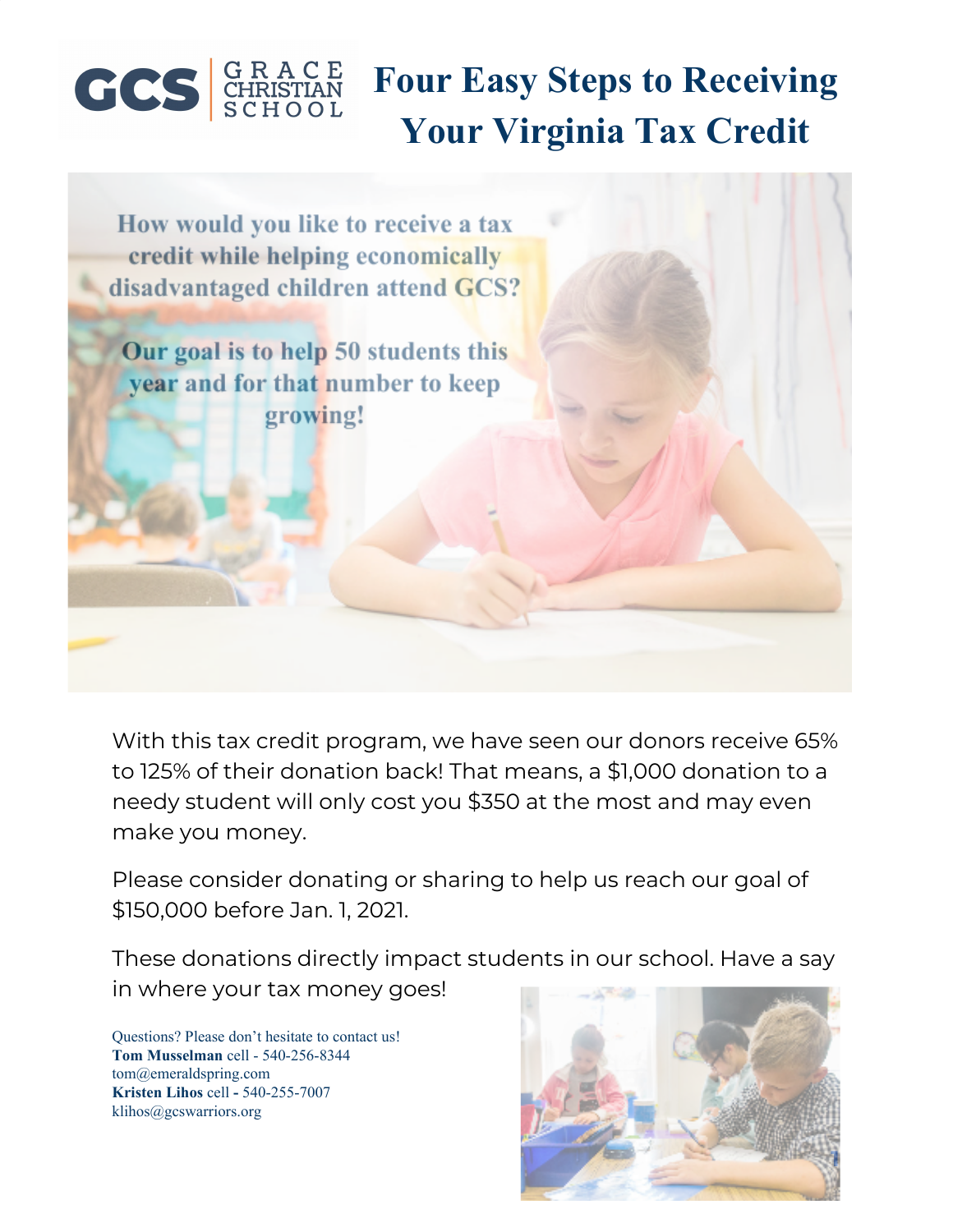

### VA STATE TAX CREDIT DONATION PROCESS

This wording and outline is taken from Scholarship Development at Renewanation with the addition of Grace Christian School's contact information. You do not need to go through GCS or any school to receive this tax credit, but we would love for you to name GCS as your preferred school! It is also a help to us to know where student tax credit scholarship funds are coming from.

Thank you for your interest in the Virginia Education Improvement Scholarship Tax Credit Program. As you review the enclosed information you will see the major benefits this opportunity provides to participating donors, schools and most importantly to the children and families that this program helps.

### **The donation process is simple and is outlined in 4 easy steps below:**

**STEP 1 - Complete and submit a simple Preauthorization Form for approval. This can be found on our website [here.](https://www.gcswarriors.org/support-gcs/virginiataxcreditcholarshipfund.cfm#detailid_330892)**

#### **STEP 2 - Submitting your form: Email the form as a PDF**

**attachment to [Advancement@gcswarriors.org](mailto:Advancement@gcswarriors.org)** and **[curtis@renewanation.org](mailto:curtis@renewanation.org)** (quickest way to process) or mail it to: **GCS Att: Advancement Office, 19 South Market Street, Staunton, VA 24401** Upon receipt, your form will be submitted electronically to Renewanation and then to the Virginia Department of Education (VDOE) for you (same day received).